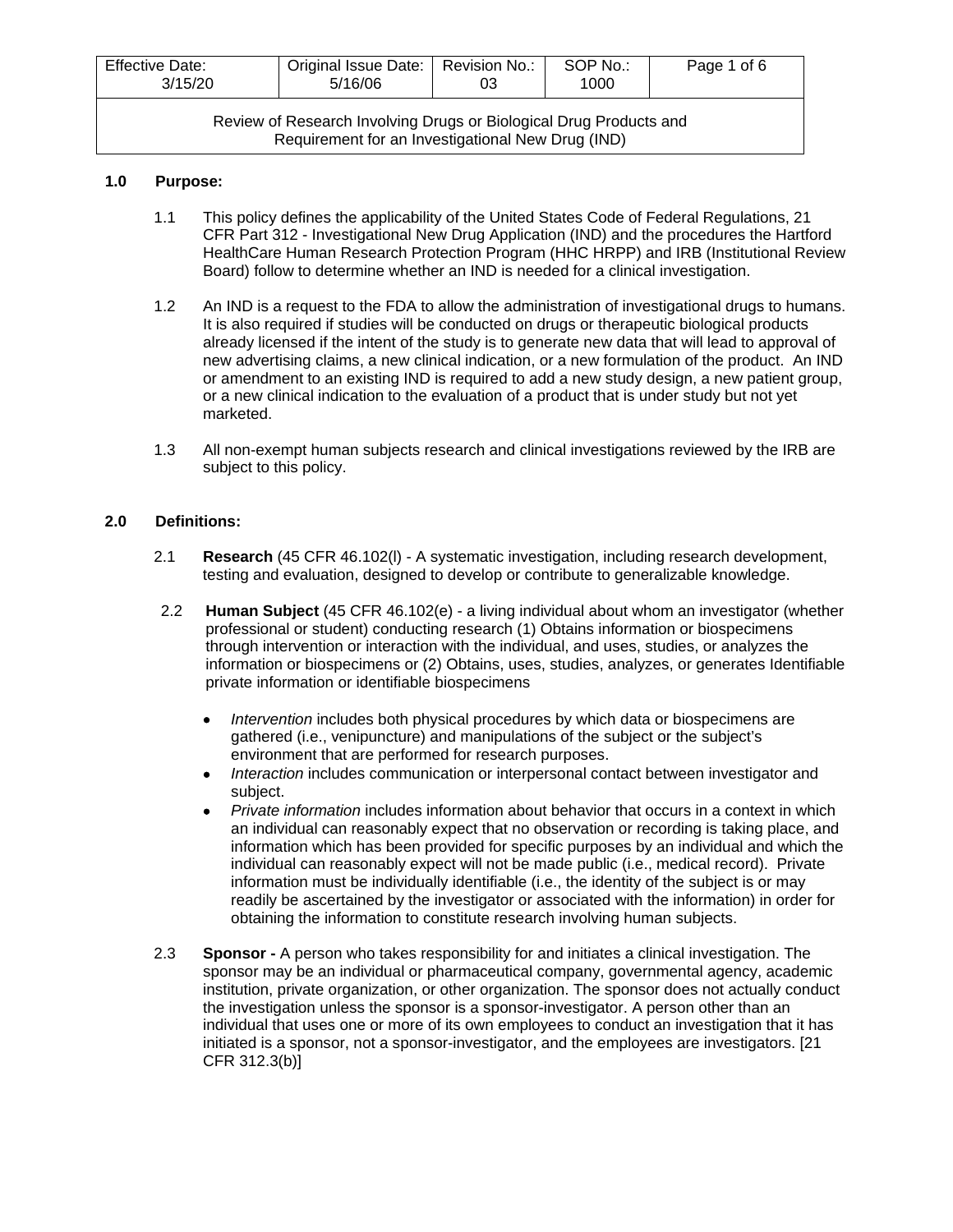| <b>Effective Date:</b><br>3/15/20 | Original Issue Date:   Revision No.:<br>5/16/06 | 03 | SOP No.:<br>1000 | Page 2 of 6 |
|-----------------------------------|-------------------------------------------------|----|------------------|-------------|
| - -                               |                                                 |    |                  |             |

Review of Research Involving Drugs or Biological Drug Products and Requirement for an Investigational New Drug (IND)

- 2.4 **Sponsor-investigator -** An individual who both initiates and conducts an investigation, and under whose immediate direction the investigational drug is administered or dispensed. The term does not include any person other than an individual. The requirements applicable to a sponsor-investigator under this part [21 CFR 312 Subpart D] include both those applicable to an investigator and a sponsor. [21 CFR 312.3(b)].
- 2.5 **Investigational new drug -** A new drug or biologic drug that is used in a clinical investigation. The term also includes a biological product that is used in vitro for diagnostic purposes. The terms *investigational drug* and *investigational new drug* are deemed to be synonymous. [21 CFR 312.3(b)]
- 2.6 **Clinical investigation -** Any experiment in which a drug is administered or dispensed to, or used involving, one or more human subjects. An experiment is any use of a drug except for the use of a marketed drug in the course of medical practice. [21 CFR 312.3(b)]. The terms *research*, *clinical research*, *clinical study*, *study*, and *clinical investigation* are deemed to be synonymous [21 CFR 50.3(c) and 21 CFR 56.102(c)].
- 2.7 **Human subject -** An individual who is or becomes a participant in research, either as a recipient of the test article or as a control. A subject may be either a healthy human or a patient. [21 CFR 50.3(g) and 21 CFR 56.102(g)]
- 2.8 **Clinical Hold -** An order issued by the FDA to the sponsor to delay a proposed clinical investigation or to suspend an ongoing investigation. When on hold, subjects may not be given the investigational drug. When an on-going study is placed on clinical hold, no new subjects may be enrolled in the study, and patients already in the study should be taken off therapy unless specifically permitted by the FDA in the interest of patient safety [21 CFR 312.42 (a)]

#### **3.0 Procedure:**

- 3.1 Investigators submit all required protocol-related documents via the Research Application process to the IRB for review at a convened meeting.
- 3.2 When the research involves drug products or therapeutic biological products, the investigator is required to provide the IRB with sufficient information about the drug product, including FDA status, and its intended use to assess the risks and potential benefits to subjects.
- 3.3 The clinical investigation of a drug/biologic that is **not** approved for marketing requires submission of an IND application to FDA unless exempt according to 21 CFR 312.2. (See 3.4) An IND can be issued to a company, a government agency (i.e., NIH) or an individual investigator (sponsor-investigator). FDA notifies the sponsor in writing of the date it receives the IND application.
	- 3.3.1 An IND goes into effect thirty (30) days after FDA receives the IND unless FDA notifies the sponsor that the investigations described in the IND are subject to a clinical hold under § 312.42; or
	- 3.3.2 On earlier notification by the FDA that the clinical investigations may begin.
	- 3.3.3 An investigator may not administer an investigational new drug to human subjects until the IND goes into effect and IRB approval has been granted.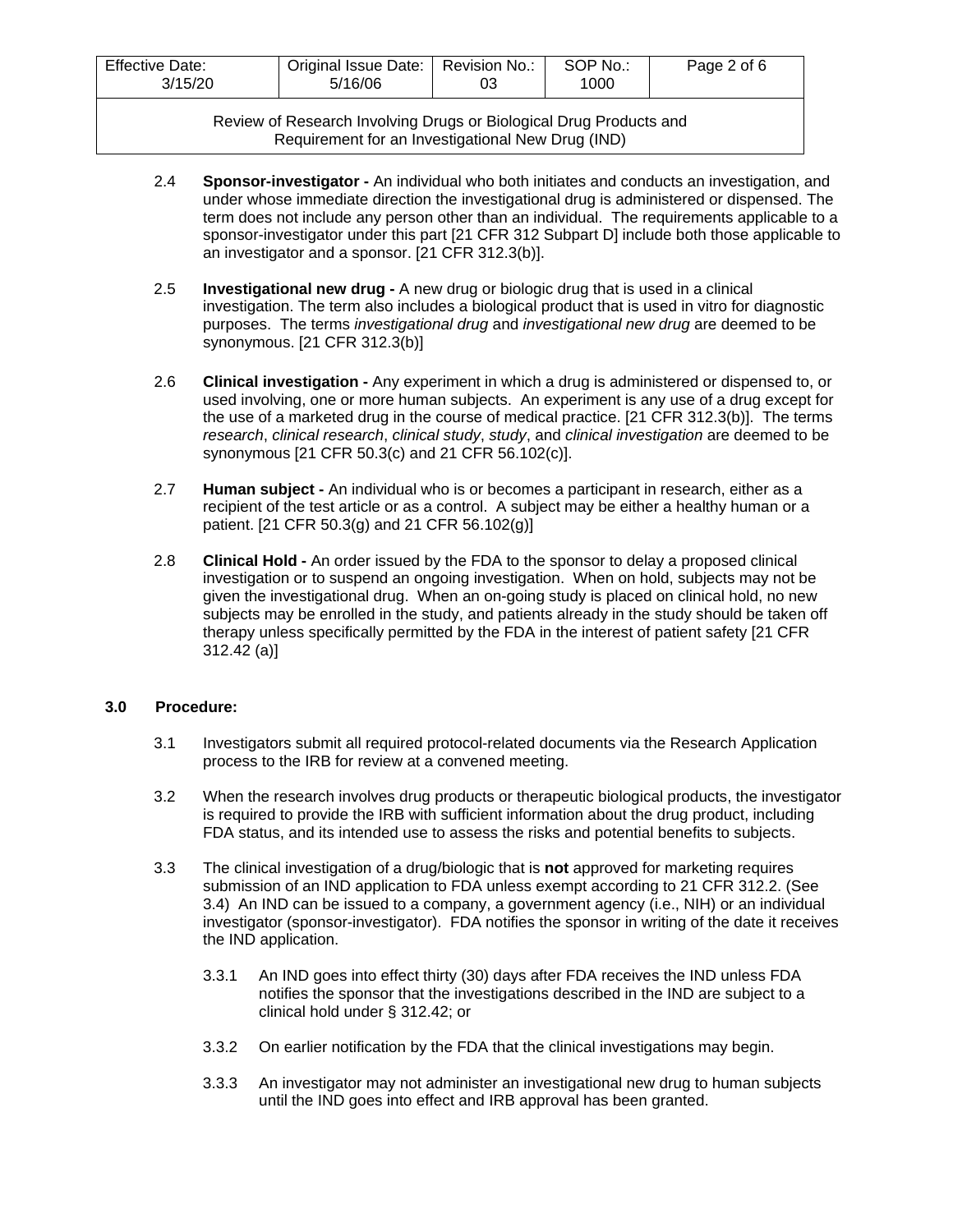| <b>Effective Date:</b><br>3/15/20                                                                                       | Original Issue Date:   Revision No.:  <br>5/16/06 | 03 | SOP No.:<br>1000 | Page 3 of 6 |
|-------------------------------------------------------------------------------------------------------------------------|---------------------------------------------------|----|------------------|-------------|
| Review of Research Involving Drugs or Biological Drug Products and<br>Requirement for an Investigational New Drug (IND) |                                                   |    |                  |             |

- 3.4 The clinical investigation of a marketed product requires submission of an IND to the FDA unless **exempt** according to 21 CFR 312.2(b)(1) and the investigation does not involve an exception from informed consent requirements for emergency research (21 CFR 50.24). All of the following conditions must be met to be exempt:
	- 3.4.1 The investigation is not intended to be reported to the FDA as a well-controlled study in support of a new indication for use nor intended to be used to support any other significant change in the of labeling of the drug;
	- 3.4.2 The investigation is not intended to support a significant change in the advertising for the product;
	- 3.4.3 The investigation does not involve a route of administration or dosage level or use in a patient or other factor that significantly increases the risks (or decreases the acceptability of the risks) associated with the use of the drug product;
	- 3.4.4 The investigation is conducted in compliance with the requirements for institutional review set forth in 21 CFR 56 and with the requirements for informed consent set forth in 21 CFR 50; and
	- 3.4.5 The investigation is conducted in compliance with the requirements of 21 CFR 312.7 (promotion and sale of drugs).
	- 3.4.6 Research is not intended to invoke 21 CFR 50.24 (exception from informed consent requirements for emergency research).
- 3.5 The exemption applies to marketed drug or therapeutic biological products being evaluated for safety and efficacy or effectiveness and marketed drug products used as comparators as well as products that will be administered to study human physiology or as part of a procedure or test required by the protocol (ancillary drugs).

Note: Use of a marketed product for an indication not in the approved labeling, when the intent is the "practice of medicine," does not require an IND application. This is considered "Off-label use."

- 3.6 When a lawfully marketed botanical dietary supplement is being studied for its effect on diseases (i.e., to cure, treat, mitigate, prevent or diagnose disease including its associated symptoms) it is considered an investigational new drug and is subject to the part 312 IND requirements.
- 3.7 When a radioactive drug is used in humans for research intended to obtain basic information regarding the metabolism (including kinetics, distribution, and localization) of a radioactively labeled drug or regarding human physiology, pathophysiology, or biochemistry, but **not** intended for immediate therapeutic, diagnostic, or similar purposes or to determine the safety and effectiveness of the drug in humans for such purposes (i.e., to carry out a clinical trial), the radioactive drug is not an investigational drug subject to the Part 312 IND requirements. However, the research is subject to review and approval by the Radiation Safety Officer (RSO).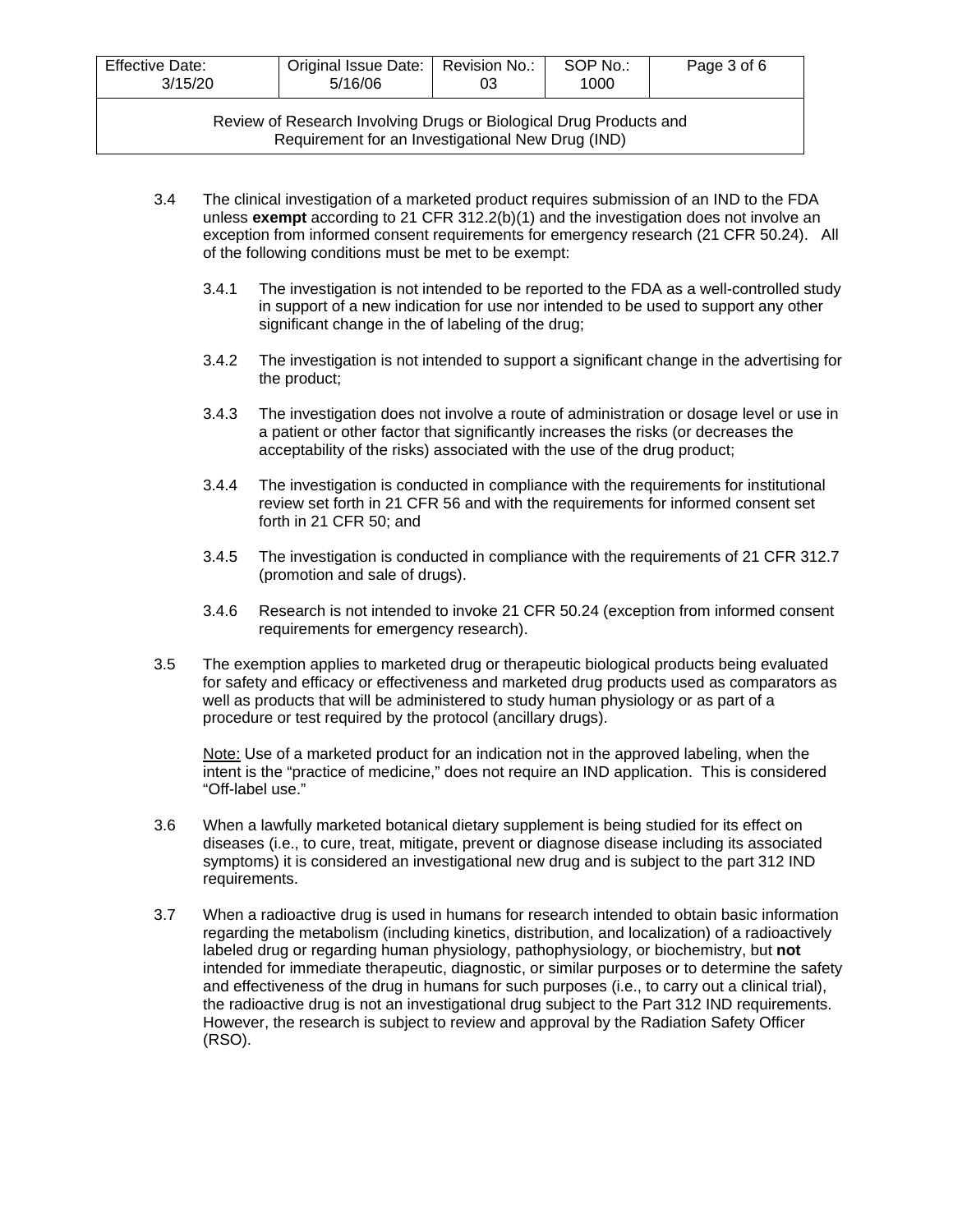| <b>Effective Date:</b><br>3/15/20                                  | Original Issue Date:   Revision No.:<br>5/16/06 | 03 | SOP No.:<br>1000 | Page 4 of 6 |
|--------------------------------------------------------------------|-------------------------------------------------|----|------------------|-------------|
| Review of Research Involving Drugs or Biological Drug Products and |                                                 |    |                  |             |

Requirement for an Investigational New Drug (IND)

- 3.7.1 If the research is designed to conduct a clinical trial of a radioactive drug, the radioactive drug is an investigational new drug and is subject to the Part 312 IND requirements and must be approved by the RSO.
- 3.8 When an individual investigator holds an IND, s/he assumes all of the responsibilities of the sponsor. The sponsor-investigator must be knowledgeable of the regulatory requirements in Part 312 IND requirements and be familiar with FDA guidance documents.
	- 3.8.1 Sponsor-investigators are responsible for establishing recordkeeping and retention systems that comply with the requirements in Subpart D – *Responsibilities of Sponsors and Investigators.*
		- Note: The FDA may inspect sponsor-investigators' records at any time. Sponsorinvestigators are held to the same recordkeeping requirements as corporate or government sponsors. The need to establish good recordkeeping systems before the clinical investigation begins will make FDA inspections easier and minimize the likelihood that an inspection will result in issuance of a Form FDA 483 citing observations of objectionable practices.
	- 3.8.2 Investigators are responsible for maintaining control of the investigational drug, including receipt, storage and distribution, and should include a description of the procedure(s) that will be used when submitting materials to the IRB for review.
- 3.9 If the IRB determines that an IND is needed, the investigator must provide the IRB with a copy of the letter from the FDA with the IND assignment for the clinical investigation under review or a letter from the FDA stating that an IND is not needed.
	- 3.9.1 To prevent situations where researchers begin studies that require regulatory authority approval, such as an IND, before the FDA has issued a number, the IRB will evaluate whether the IND number is valid. Validation will be done by determining that an approval number (IND) granted by the FDA matches the sponsor protocol, or communication from the sponsor, or communication from the FDA.
	- 3.9.2 In the case of an investigator-held IND, the number should match information provided by the government regulatory agency.
	- 3.9.3 IRB approval for any clinical investigation of an investigational drug product will not be given unless the IND is in effect as defined in § 312.40(b)(1)(2).

#### 3.10 **Drug Products not Manufactured by a Licensed Pharmaceutical Company**

- 3.10.1 Drug products with INDs: when an individual or entity other than a licensed pharmaceutical company manufactures the drug product being investigated, the IRB will rely upon FDA review of the chemistry, manufacturing, and control information contained in the IND application.
- 3.10.2 Drug Products without INDs: when an individual or entity other than a licensed pharmaceutical company manufactures the drug being administered to human subjects and an IND is not required, the IRB will need a Certificate of Analysis.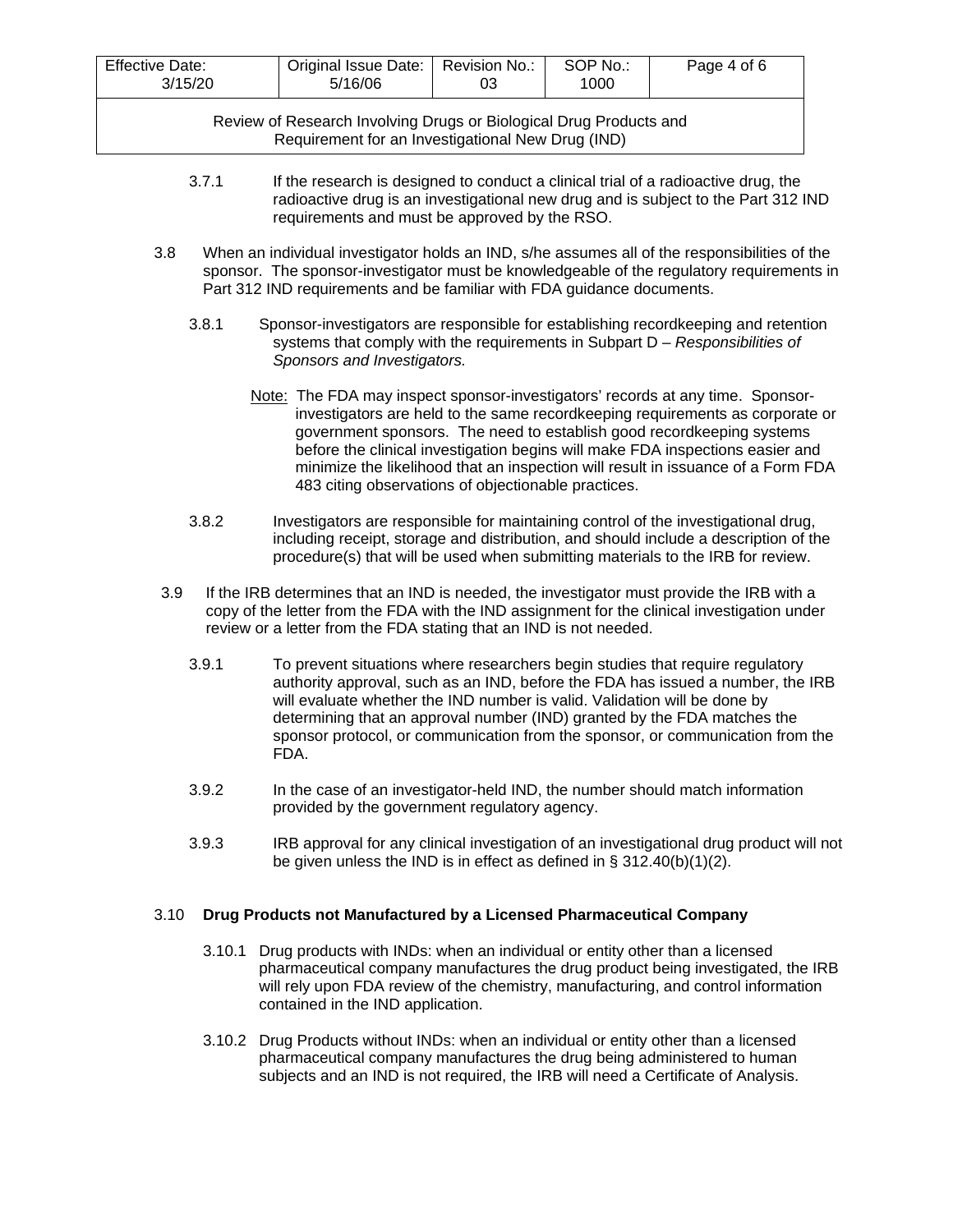| <b>Effective Date:</b><br>3/15/20                                                                                       | Original Issue Date:   Revision No.:  <br>5/16/06 | 03 | SOP No.:<br>1000 | Page 5 of 6 |
|-------------------------------------------------------------------------------------------------------------------------|---------------------------------------------------|----|------------------|-------------|
| Review of Research Involving Drugs or Biological Drug Products and<br>Requirement for an Investigational New Drug (IND) |                                                   |    |                  |             |

- 3.11 Once the IRB determines whether an IND is required and the appropriate paperwork has been filed, it will continue the review.
- 3.12 Investigators and sponsors of approved protocols involving INDs must comply with all requirements as outlined in 21 CFR 312, subpart D. (See attached checklist)
- 3.13 In all cases, investigators must maintain control of investigational drugs so that they are used only in approved research protocols and under the direction of approved investigators. Such processes to ensure this control include:
	- 3.13.1 The investigator, pharmacist, or other designated individual will maintain records of the product's delivery to the trial site, the inventory at the site, the use by each subject, and the return to the sponsor or alternative disposition of unused products. These records will include dates, quantities, batch/serial numbers, expiration dates (if applicable), and the unique code numbers assigned to the investigational products and trial subjects.
	- 3.13.2 Investigators should maintain records that document adequately that the subjects are provided the doses specified by the protocol and reconcile all investigational products received from the sponsor.

## **4.0 Documentation:**

- 4.1 The HHC HRPP office will maintain all records related to the implementation of this policy, electronic communications and notifications to investigators, funding or regulatory agencies, etc.
- 4.2 Records will be archived for a period of at least six (6) years following the termination or completion of the research activities.

#### **5.0 References:**

- 5.1 21 CFR 50 *Protection of Human Subjects*
- 5.2 21 CFR 56 *Institutional Review Boards*
- 5.3 21 CFR Part 312 *Investigational New Drug Application*
- 5.4 FDA Information Sheet Guidance: "Off Label" and Investigational Use of Marketed Drugs, Biologics and Medical Devices <http://www.fda.gov/oc/ohrt/irbs/offlabel.html>
- 5.5 Institutional Review Board Management and Function, Bankert, E. A., Amdur, R. J., 2<sup>nd</sup> Edition, 2006